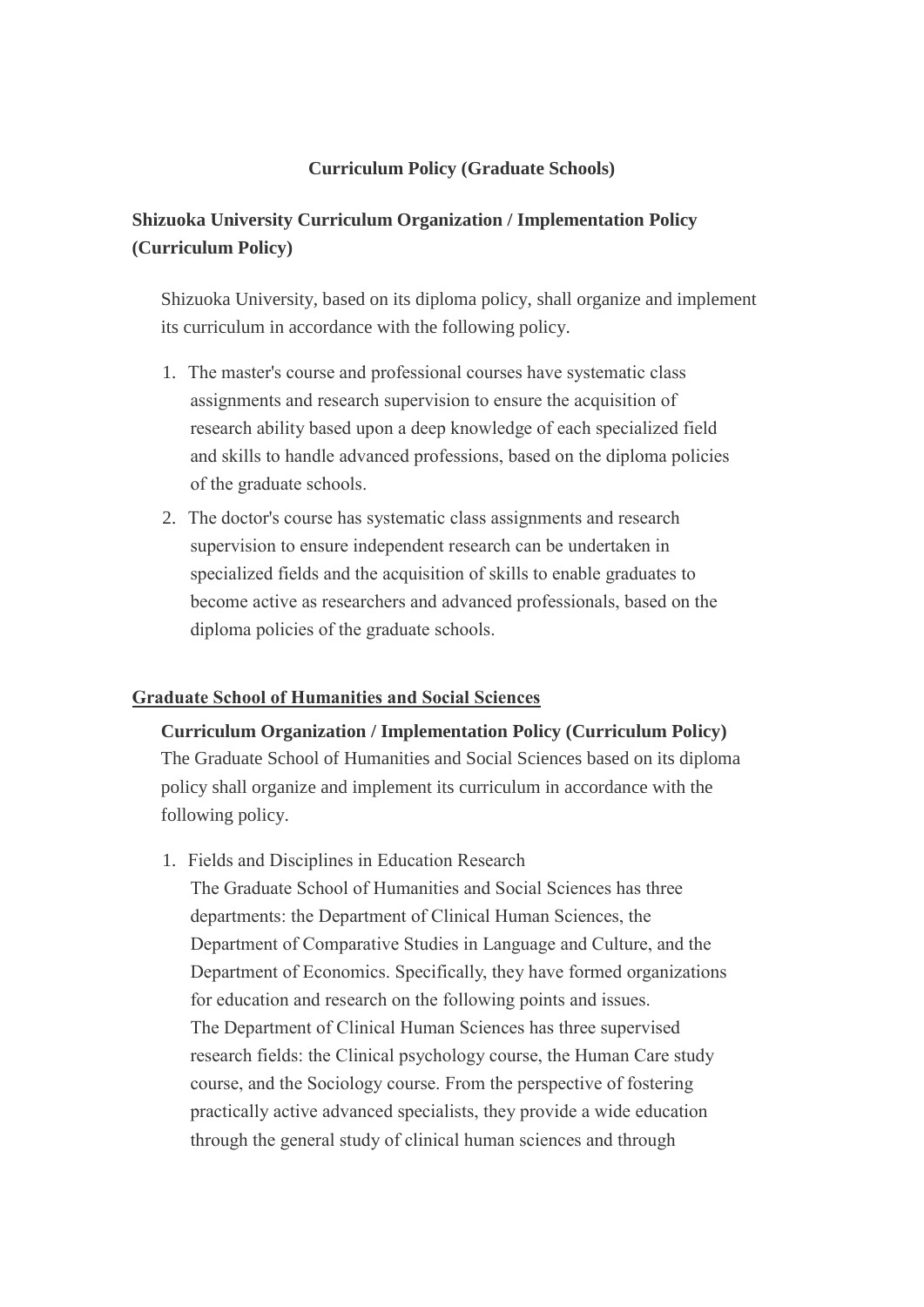research, while also imparting advanced investigative / research skills and specialized supporting practical abilities.

The Department of Comparative Studies in Language and Culture consists of traditional fields of study such as Philosophy, Cultural anthropology, History, Literature and Linguistics. It has five supervised research fields: Philosophy and Art Studies; Cultural Anthropology; Historical Studies; International Language and Culture; Comparative Languages and Literature. It aims to give a comprehensive grasp of a wide range of cultural phenomena.

The Department of Economics has two supervised research fields: International Management and Regional Public Policy. International Management aims at developing analytical / planning / applied abilities for enterprise management strategies from an international perspective. Regional Public Policy aims at cultivating comprehensive judgment / policy planning for regional industry, administration and economic activity.

2. Subject Organization

All the above departments have assigned supervisors and assistant advisors to ensure a steady implementation of the academic process of setting research topics, collating materials, processing data, making verification, conclusions and results based upon an awareness of issues for graduate school students, and have the following subject organization established.

Courses are organized such that the student completes 6-14 credits of compulsory subjects, including special exercises for receiving academic instruction from the supervisor to create a Master's thesis (4 credits; 8 credits for the Department of Economics); 10 or more credits of elective compulsory subjects (16 credits for the Department of Comparative Studies in Language and Culture) to gain a greater level of specialized abilities; 2 or more credits of free subjects from among those available in the graduate school; and finally, the graduate student under his/her own power creates their master's thesis.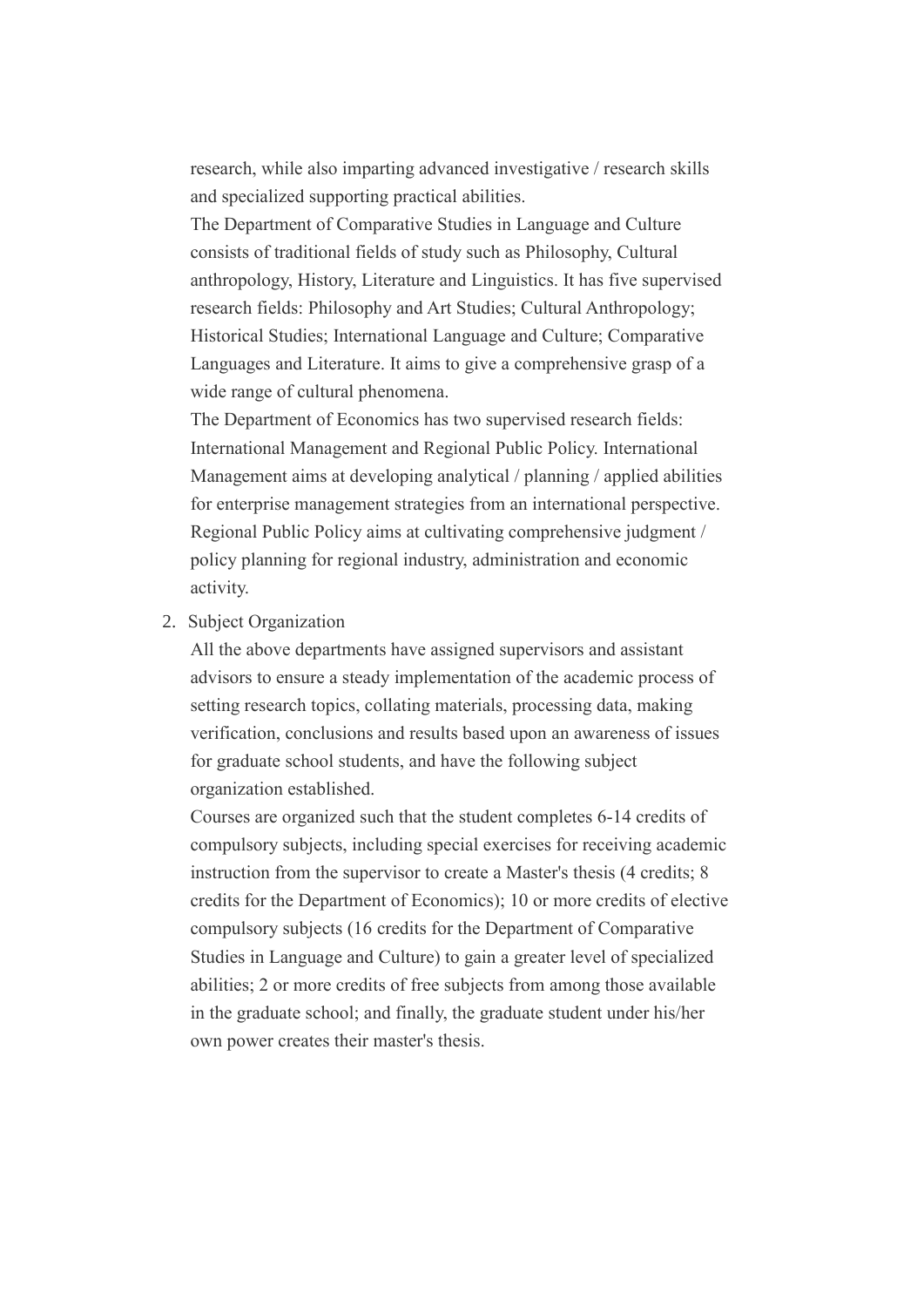## **Graduate School of Education**

# **Curriculum Organization / Implementation Policy (Curriculum Policy)**

The Graduate School of Education, based on its diploma policy, shall organize and implement its curriculum in accordance with the following policy.

## Department of School Education Research

The graduate school has systematic class assignments and research supervision to ensure its students have deep professional knowledge of children, schools, development and learning, and acquire the ability to practically cope from a wide perspective with regional / school curricula with an international sensibility.

- 1. The student shall complete 6 or more credits from among educational careers as a joint subject, subjects concerning comprehensive research on elementary and secondary education or physical / arts education, and subjects on international understanding education dealing with contemporary issues in the classroom, environmental education and information education.
- 2. Compulsory subjects are 2 credits of practical training as a joint practical subject to develop practical educational skills, and 2 credits in the theory of the development of teaching materials.
- 3. The student shall complete over 10 credits to be selected from special educational subjects to acquire knowledge and research skills in their specialist field, 6 credits in topic-based research and 4 or more credits in free elective subjects. In total 30 or more credits shall be completed. Having done so, the student should choose their primary discipline to be specialized in, receive research instruction and submit their master's these or research results.

Division of Advanced Practice in School Education

The student shall complete 48 credits or more from among the following subject categories, based on a curriculum designed with the aim of fostering new teachers able to actively forge new schools, or core middle-level teachers with advanced practical teaching abilities.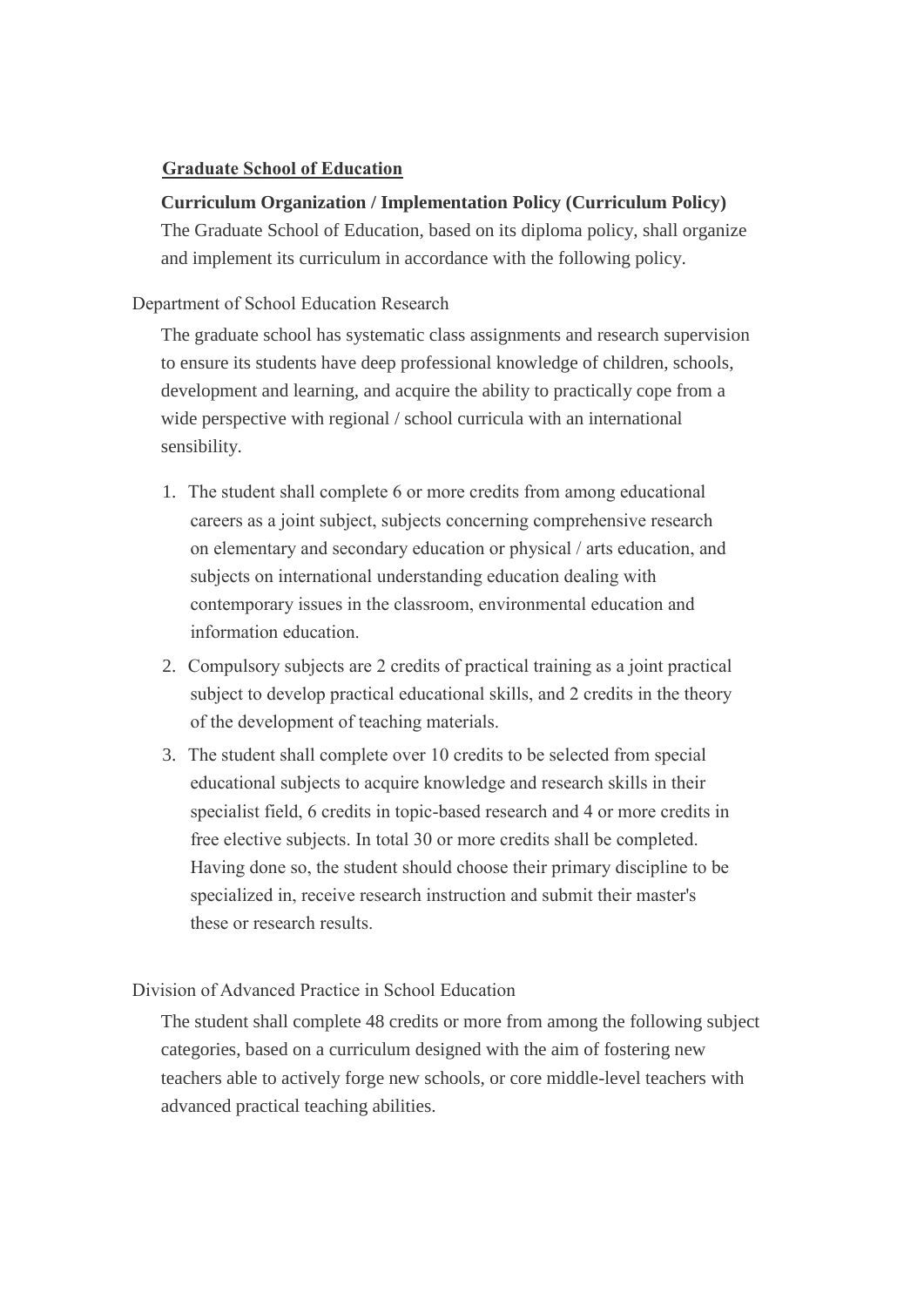- 1. Joint subjects aiming at acquisition of knowledge / skills to form the base of advanced practical teaching abilities (22 credits / 11 subjects).
- 2. Elective subjects aiming at acquisition of knowledge / skills furthered in the disciplines of School Organizational Development, Development of Education Methods, Pupil Guidance and Support, and Special Supportive Education (16 credits / 8 subjects).
- 3. Applied subjects aiming at confirming and applying contents learned in the joint subjects and elective subjects in actual school classrooms. Applied subjects in schools (10 credits / 3 subjects) consisting of Core Training (3 credits), Training by Disciplines (3 credits), School Improvement Ability Training for all teachers in their second year, based on their studies in this department (4 credits, for graduates of the graduate school) or the School Improvement Ability Advanced Training (4 credits, for current graduate school students). The student shall receive support from an instructor on practical research concerning their departmental discipline, and will submit a report with those results.

### Cooperative Doctoral Course in Subject Development

Through pursuit of subject development, the course shall clarify construction principles in the subject content, and it shall have systematic class assignments and research supervision to ensure independent research can be undertaken in the development of teaching materials and the creation of educational environments, plus the acquisition of skills to enable graduates to become active as researchers and advanced professionals.

- 1. Specialized core subjects include the two compulsory Theory on Subject Development (2 credits) and the Subject Development Practical Theory (1 credit). Seven subjects (all 1 credit) including Theory on the Use of Cultural Assets and Educational Assessment and Verification Methods, are assigned as elective subjects, of which the student must complete at least six.
- 2. There are 27 departmental field subjects, including elective subjects in subject development, and elective subjects in cultural and social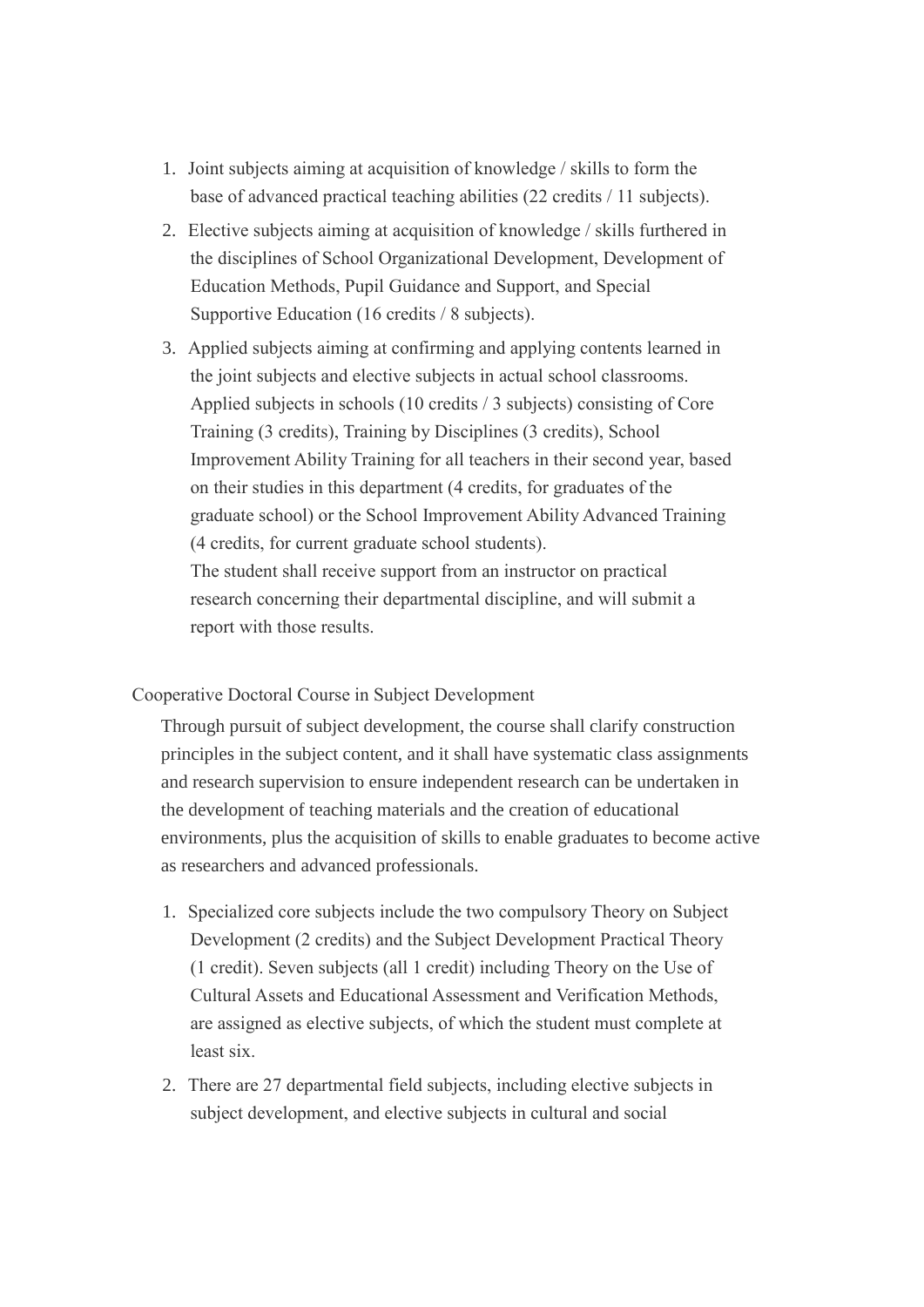sciences, natural studies or creative subject fields. The student must complete at least 10 credits from among these.

3. Departmental applied subjects are the Subject Develop Seminar I (compulsory), II (compulsory) and III (elective) (all 2 credits), with preparation for writing a doctoral thesis and classes (seminars) held with all students and instructors under one roof in February.

In total 20 or more credits shall be completed. Following that, the doctoral thesis supervisor will meet frequently with the student individually while the assistant advisors maintain close contact as the student works to complete the doctoral thesis.

## **Graduate School of Informatics**

#### **Curriculum Organization / Implementation Policy (Curriculum Policy)**

The Graduate School of Informatics, based on its diploma policy, shall organize and implement its curriculum in accordance with the following policy.

- 1. The basic purpose of the education courses is to foster professionals of an ever more advanced level with a richly specialized knowledge of information technology as it undergoes second-by-second innovation and the sophisticated information in society brought about by such, and with problem-solving capabilities contributing to the construction of a desired information society.
- 2. The school has a curriculum with an educational base fusing humanities and industry to ensure the acquisition of problem-solving capabilities through a multifaceted approach linking and combining information sciences with information society studies.
- 3. In order to ensure a systematic specialized education, our program is split into three fields with class work and research supervision given.

### **Graduate School of Science**

## **Curriculum Organization / Implementation Policy (Curriculum Policy)**

Students at the school will learn under the program designed to foster human resources with a deep knowledge of fundamental sciences and problem-solving abilities as required for engineering or research careers, based upon the basic policy of the Graduate School of Science (the diploma policy). This program is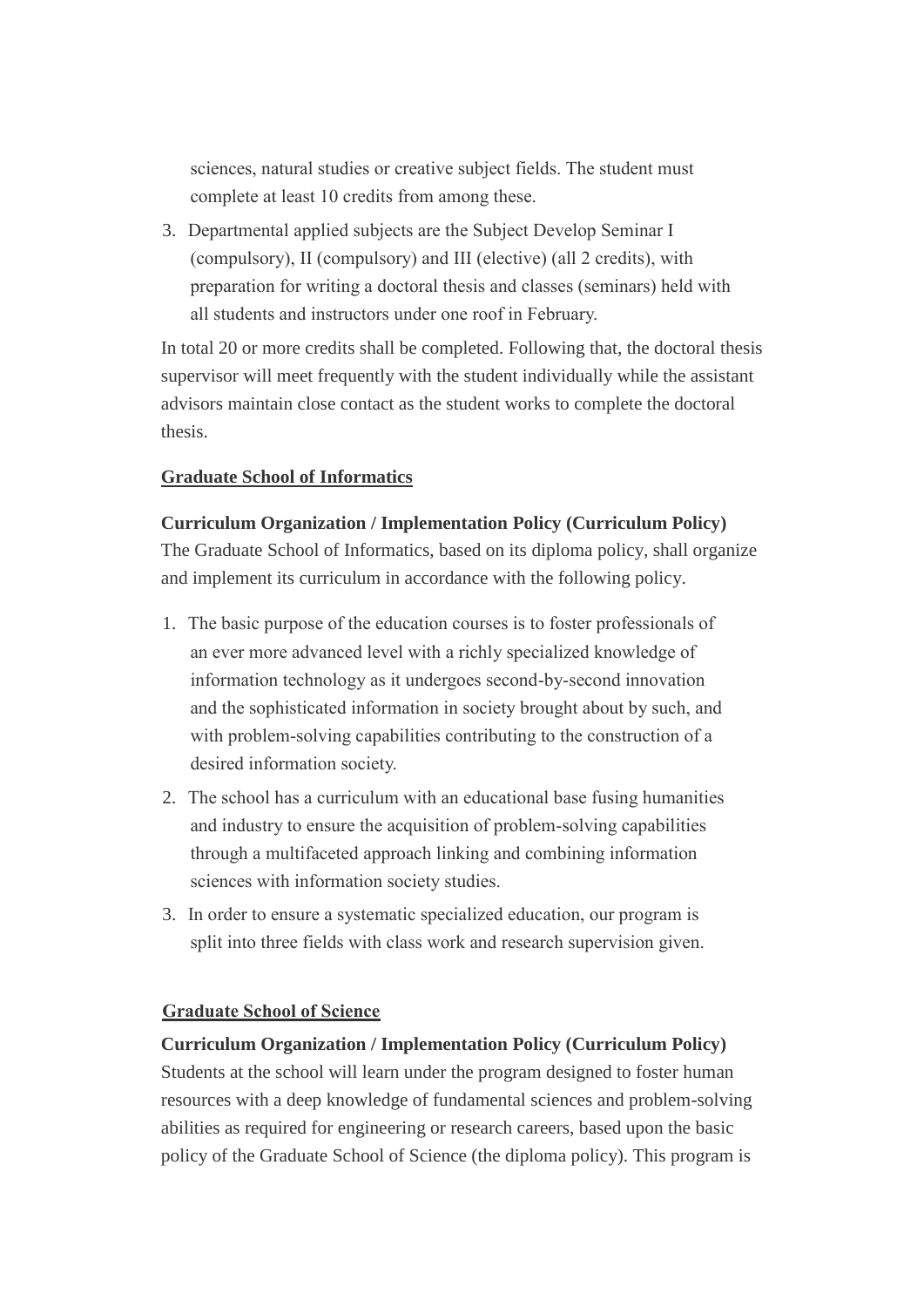made up of the following classes organized in order to impart advanced knowledge and research skills required for each specialty.

- 1. Lecture subjects for high-level research into specialized fields from a wide perspective.
- 2. Subjects for specialized research aiming at the creation of a master's thesis under the direct supervision of the instructors.

# **Graduate School of Engineering**

# **Curriculum Organization / Implementation Formation Policy (Curriculum Policy)**

The Graduate School of Engineering, based on its diploma policy, shall organize and implement its curriculum in accordance with the following policy.

- 1. To foster an advanced and high level of specialization, the school has common core subjects, highly specialized course subjects and field of specialization subjects. Courses taught in English encourage personal development of abilities enabling students to act flexibly and show leadership in the global society.
- 2. Supervisors and assistant advisors give instruction for the master's thesis and special topic research in order to foster advanced specialization and enriched creativity, the ability to study independently, the ability to search out topics, topic exploration and solving abilities, communication skills and presentation skills.
- 3. In order to be able to resolve various complex problems in society and industry, the school has common subjects for fundamental scientific advanced study and management-related subjects. This encourages the students to themselves develop the ability to handle commanding roles as advanced professionals.
- 4. In order to foster the ability to overview the whole of engineering, the school has established a minor system to gain a minor in addition to the student's major. This gives students an opportunity to take a structured approach to other majors.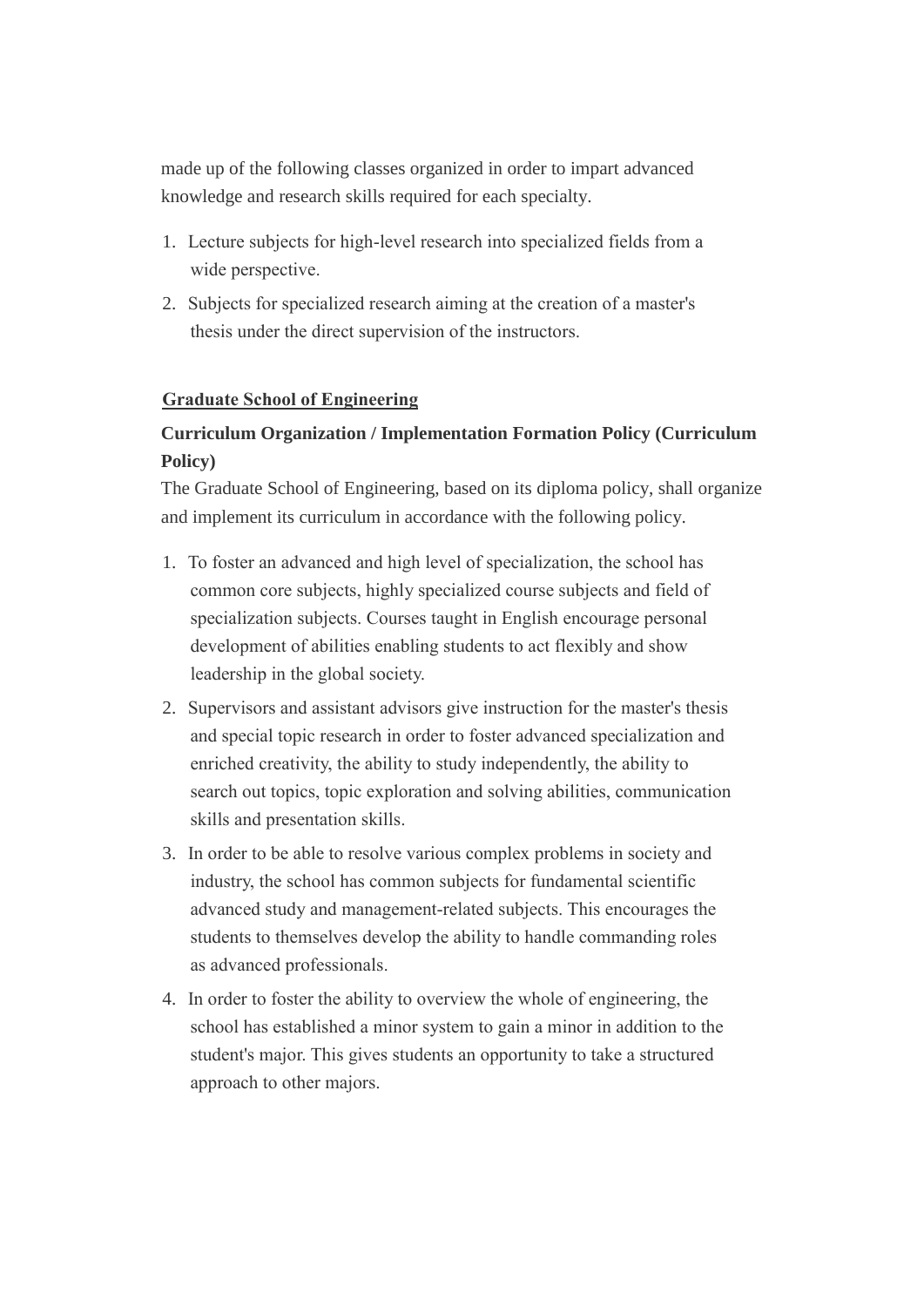# **Graduate School of Agriculture**

# **Curriculum Organization / Implementation Policy (Curriculum Policy)**

The Graduate School of Agriculture, based on its diploma policy, shall organize and implement its curriculum in accordance with the following policy.

- 1. Students will acquire applied skills through studies focused on practical / exercise-based learning along with a large amount of fundamental knowledge in specialized fields relevant to the development of local and international societies.
- 2. Students will acquire an essential education for becoming professional workers and members of society, forming the backbone of future research through a wide-ranging understanding of the relation between related industry and research.
- 3. Students will gain knowledge concerning a diverse array of leading-edge fields in natural science along with engineering ethics and social perspectives, learning not only in their specialized field but also a wide range of peripheral disciplines and multiple disciplines.

## **Shizuoka Law School**

## **Curriculum Organization / Implementation Policy (Curriculum Policy)**

The graduate school has systematic class assignments to advance independent learning of law and to gain fundamental abilities enabling students to act as professionals in the legal profession. Particular care is given to the following points.

- 1. The subject curriculum is based on a three-stage system from fundamentals to familiarization to applied learning to ensure students from diverse backgrounds can steadily acquire knowledge.
- 2. Classes with joint participation by research instructors and practicing instructors will attempt to bridge the gap between theory and practice.
- 3. Classes will have small numbers to develop an interactive and multidirectional approach.
- 4. Class subjects will be assigned to enable students to deal with particular legal issues and needs in each region, such as subjects on Chinese law or for foreigners in Japan.